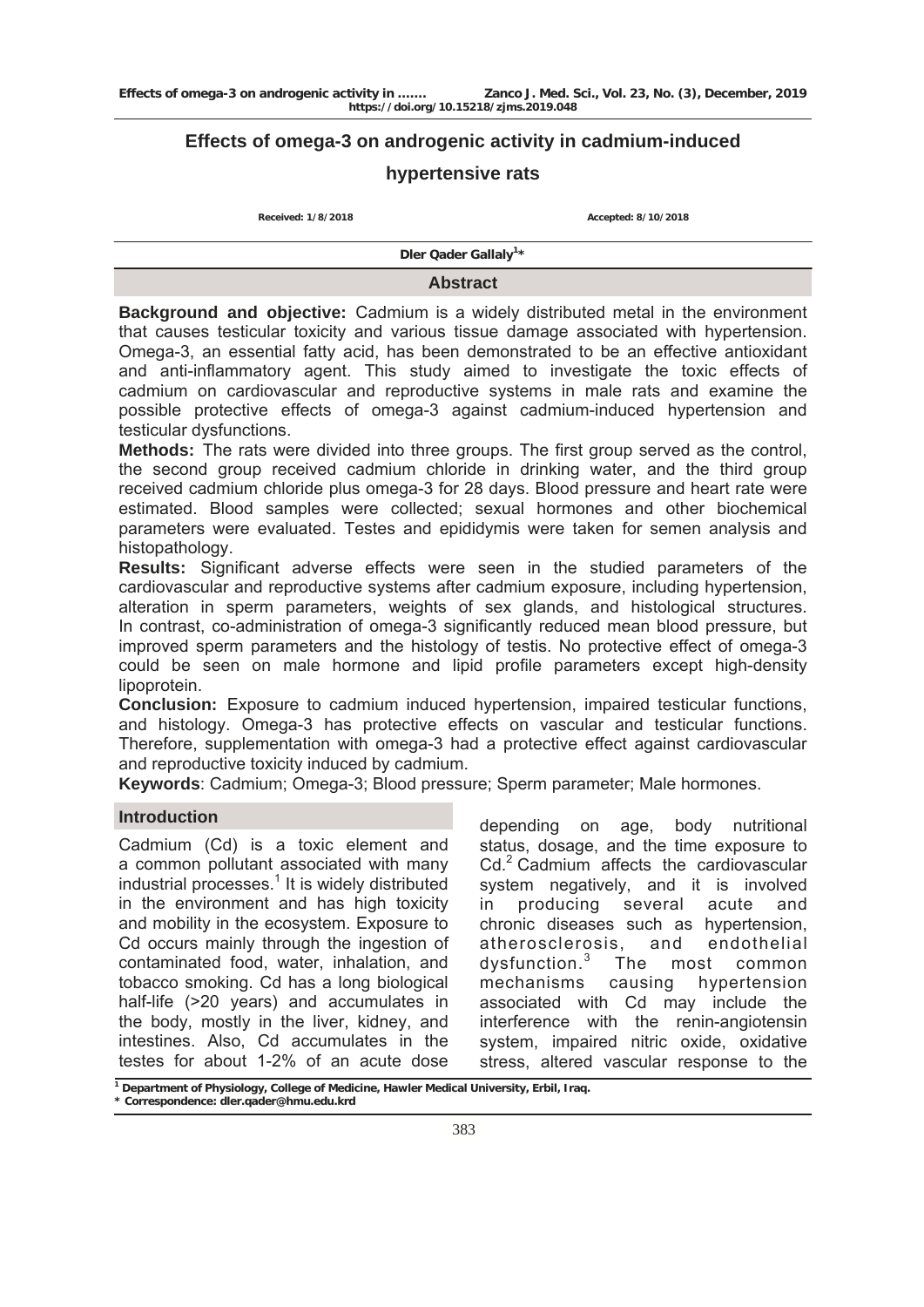neurotransmitter, and disturbed  $Ca^{2+}$ signaling in the vascular muscle. A combination of two or more than a singular mechanism is needed to produce hypertension.<sup>4</sup> Furthermore, endothelial cells have been shown to be sensitive to the toxic effects of Cd, which leads to the impaired function of endothelial -and smooth muscle cells. This dysfunction of endothelial cells promotes the formation of atherosclerosis plague. $5$  In addition, many studies on humans, as well as different species of mammalians such as mice, rabbits, and rats, have established that exposure to Cd induces systemic toxicity, including testicular toxicity. $6,7$  The testes are extremely sensitive to Cd toxicity because of the blood-testis-barrier, which is a major target of Cd induced toxicity in the testis. The changes in the testis are related to the disruption of the blood-testis-barrier.<sup>8</sup> A study done by Djuric and her team workers in 2015 showed that subacute intraperitoneal administration of cadmium chloride  $(CdCl<sub>2</sub>)$  (1mg/kg/day) reduced the level of testicular testosterone and their mass and additionally resulted in microscopic and macroscopic changes as a consequence of developed oxidative stressby Cd.<sup>9</sup>The Cd also has a damaging effect on sperm parameters such as sperm morphology, sperm count in testes and epididymis<sup>10</sup> and sperm motility.<sup>11</sup> Nevertheless, several studies have been done to investigate the protective effect of several types of antioxidants in diminishing the toxic effects of Cd. Of these can act as antioxidants; caffeine, ginger, vitamin E, vitamin C, and omega- $3^{12,13}$  Omega- $3$ is an essential fatty acid found in a large amount in fish oil containing eicosapentaenoic and docosahexaenoic acids. The supplementation of omega-3 has many beneficial effects in patients with hyperlipidemia and diabetes.<sup>14</sup> Several recent studies documented antioxidant, anti -inflammatory, and anti-apoptotic effects of omega-3 oil. Therefore, it is suggested to be a hopeful potential protective agent against different toxic stimuli.15

Omega-3 has also shown to have a protective effect against the Cd induced hepatotoxicity<sup>13</sup> and might also have a beneficial effect in patients suffering from chronic inflammatory diseases like multiple sclerosis by increasing antiinflammatory lipid mediators.16 Additionally, a recent study done by Uygur et al. (2014) demonstrated that omega-3 pretreatment was favorable for spermatogenesis by reducing germ cell apoptosis and oxidative stress in an acute doxorubicin-induced testicular damage.<sup>17</sup> Limited information, however, present about the protective effect of omega-3 on androgenic activity in Cd-induced hypertensive rats. Therefore, this study aimed to investigate the possible harmful effects of Cd on the male reproductive system and sex hormone levels and study the protective effects of omega-3 on the cardiovascular system and androgenic activities in male albino rats.

# **Methods**

# **Animals**

Eighteen healthy male rats weighing 200–250g of equivalent age groups were used in this study. They were housed in plastic cages bedded with wooden chips in the animal house of College of Medicine, Hawler Medical University. The animals were kept under room temperature 25°C with 12 hours' light and dark cycle. This study was approved by the Research Ethics Committee at the College of Medicine, Hawler Medical University.

### **Experimental design**

Eighteen rats were divided randomly into three groups, six in each. The first group rats served as control and were given standard chow and tap water. The second group received rat chow and CdCl<sub>2</sub>  $(100 \text{mg/L})$  in drinking water<sup>18</sup> for 28 days while the third group received (100mg/L)  $CdCl<sub>2</sub>$  in drinking water plus omega-3 oil  $(4$ am/kg diet)<sup>13</sup> for 28 days. Arterial blood pressure and heart rate were estimated for control and experimental rats using CODA monitor. At the end of the study, the rats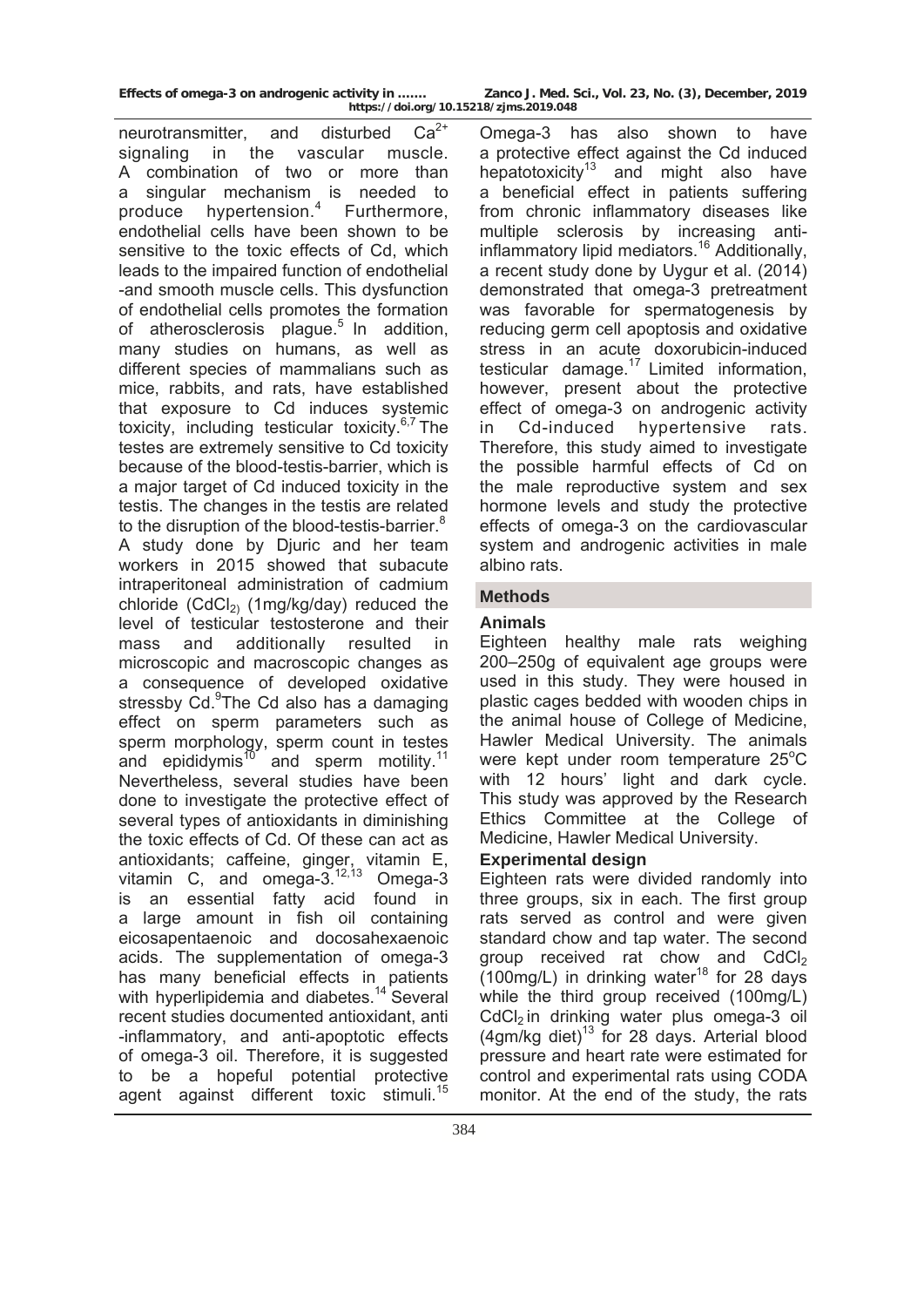were anesthetized with a combination of ketamine (75 mg/kg) and xylazine (10 mg/  $kg$ ),<sup>19</sup> and blood samples were collected from each rat for hormones and other biochemical parameters. Testicles and epididymis were removed from the sacrificed rats to record the weight of testes and epididymis, and seminal fluid parameters were evaluated. Additionally, histological examination of the testicular tissue was performed for both control and treated groups for the evaluation of tissue abnormalities.

# **Measurement of blood pressure**

Blood pressure was measured noninvasively in male albino rats by using the CODA system (Kent Scientific, Torrington, CT, USA). Rats were placed in warmed plastic cage used for tail-cuff, and blood pressure (BP) measurement and a warm water-bag monitored at a temperature between 35-37 °C was placed on top and round the rats for a stable temperature during the measurement of BP. Tails of rats were fixed with Occlusion Cuff (O-Cuff) and Volume Pressure Recording (VPR) Cuff according to the manufacturer's protocol, and readings were recorded for 10 cycles, and the average was used for estimation of BP.

## **Sperm parameters**

The left epididymis was removed, and the caudal part was placed in a petri dish containing 5 milliliters (ml) of normal saline and split with a surgical blade to open the duct to release its contents.

## **Sperm viability**

To investigate the sperm viability, a drop of sperm suspension was placed on a clean glass slide and mixed with a drop of eosin-nigrosin stain solution.20 A thin smear was prepared and air-dried. The stained slides were then examined under the microscope with X100 magnification. Live (viable) sperm cells appeared white or light pink (unstained) while the dead (nonviable) sperm cells absorbed the stain and appeared dark pink. At least 200 sperms were counted, and the percentage of each was calculated.

#### **Sperm count**

The petri dish containing cauda homogenate was kept in the refrigerator for 24 hours to allow spermatozoa release from the walls. The petri dish was then spun to achieve a uniform sperm suspension, and one ml from the suspension was added to 7 ml of normal saline in a small glass beaker. The sperm counting was then carried out with the Neubauer chamber cell counting of the haemocytometer, $21$  and total sperm concentration was calculated. Data are referred as sperm count in million/ml.

# **Histological evaluation of testis**

Testes of control and treated rats were removed, weighed, and fixed in 10% buffered formalin<sup>22</sup> for histological processing. The tissue processing was done by dehydration through ascending concentrations of ethanol (70%, 80%, 95%, 95%, 100%, and 100%) for 2 hours each, cleared in xylene, impregnation in paraffin wax. Sections were cut by microtome at 3 μm thickness and placed on slides, fixed and dewaxed in the oven for 3 hours. Afterward, the slides were stained with haematoxylin for 10 minutes and eosin  $(1\%)$  for 2 minutes.<sup>23</sup> The slides were examined under the light microscope for histological evaluation. Photomicrographs of the slides at 40X magnification were taken.

### **Statistical analysis**

Data were analyzed statistically using Graph pad prism software version 7.03. All the data were summarized as mean  $\pm$ SE or as median (interquartile range) for continuous variables. Comparisons between groups had been made using the paired t-test, one-way analysis of variance (ANOVA), Tukey's multiple comparisons test, and a *P* value of 0.05 or less was considered statistically significant.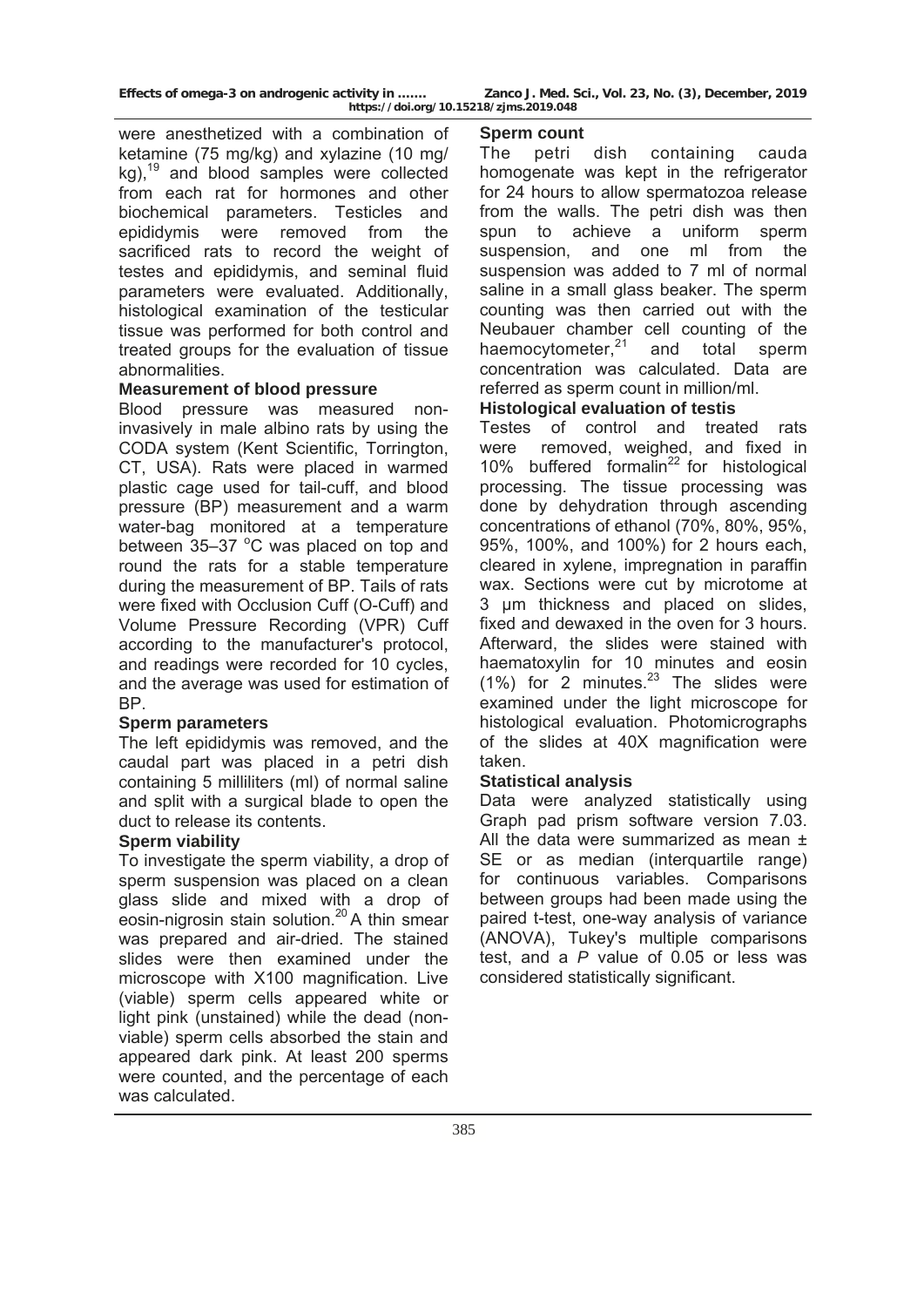#### **Results**

### **Effects of cadmium alone and cadmium plus omega-3 on blood pressure and lipid profile**

Rats exposed to cadmium as  $CdCl<sub>2</sub>$ (100 mg/L) in drinking water for 28 consecutive days resulted in the induction of hypertension, as shown in Table 1. The mean blood pressure (MBP) was significantly (*P* = 0.01) increased in rats exposed to Cd (106.9 ±3.037) as compared to the control group (91.63±1.88). Supplementation with omega-3 in a dose of 4gm/kg diet significantly decreased MBP (92.47±3.678) when compared with rats receiving Cd alone (106.9±3.037). No significant differences (*P* >0.05) in heart rate (HR) were found among all three groups (Table 1). Administration of Cd

alone resulted in a significant increase (*P* ≤0.005) in serum TG level (87.06±9.174) when they were compared with control rats (41±6.96). While, compared to the controls, administration of Cd plus omega-3 showed a significant increase in serum cholesterol (58.53±0.765), serum TG (81±8.534), and high density lipoprotein (HDL) (41.22±1.413) as shown in Table 1. Additionally, compared to the rats exposed to Cd alone, rats fed with Cd plus omega-3 exhibited a significant increase in serum cholesterol and HDL. Contrariwise, the administration of Cd plus omega-3 caused a significant reduction (*P* = 0.049) in serum low-density lipoprotein (LDL) level in comparing with normal rats (Table 1).

**Table 1:** Effects of cadmium and cadmium plus omega-3 on mean blood pressure, heart rate and lipid profile in normal and Cd-induced hypertensive rats.

| <b>Parameters</b>   | Control<br>$(n=6)$ | Cadmium<br>$(n=6)$ | Cd+Omega-3<br>$(n=6)$ | P value |       |       |  |
|---------------------|--------------------|--------------------|-----------------------|---------|-------|-------|--|
|                     | (a)                | (b)                | (c)                   | ab      | ac    | bc    |  |
| MBP (mmHg)          | $91.63 \pm 1.88$   | 106.9±3.037        | 92.47±3.678           | 0.006   | 0.977 | 0.009 |  |
| HR(b/m)             | 385.8±16.05        | 363.6±9.84         | 373.6±15.67           | 0.523   | 0.817 | 0.872 |  |
| Cholesterol (mg/dl) | 42.67±3.303        | 47.28±2.156        | 58.53±0.765           | 0.362   | 0.001 | 0.009 |  |
| TG (mg/dl)          | 41.00±6.96         | 87.06±9.174        | 81.00±8.534           | 0.005   | 0.013 | 0.864 |  |
| HDL-C (mg/dl)       | 30.2±0.734         | 28.07±2.36         | 41.22±1.413           | 0.673   | 0.002 | 0.001 |  |
| LDL-C (mg/dl)       | $8.25 \pm 1.109$   | $5.00 \pm 1.732$   | 3.50±0.288            | 0.189   | 0.049 | 0.662 |  |

ab: a compared to b; ac: a compared to c; bc: b compared to c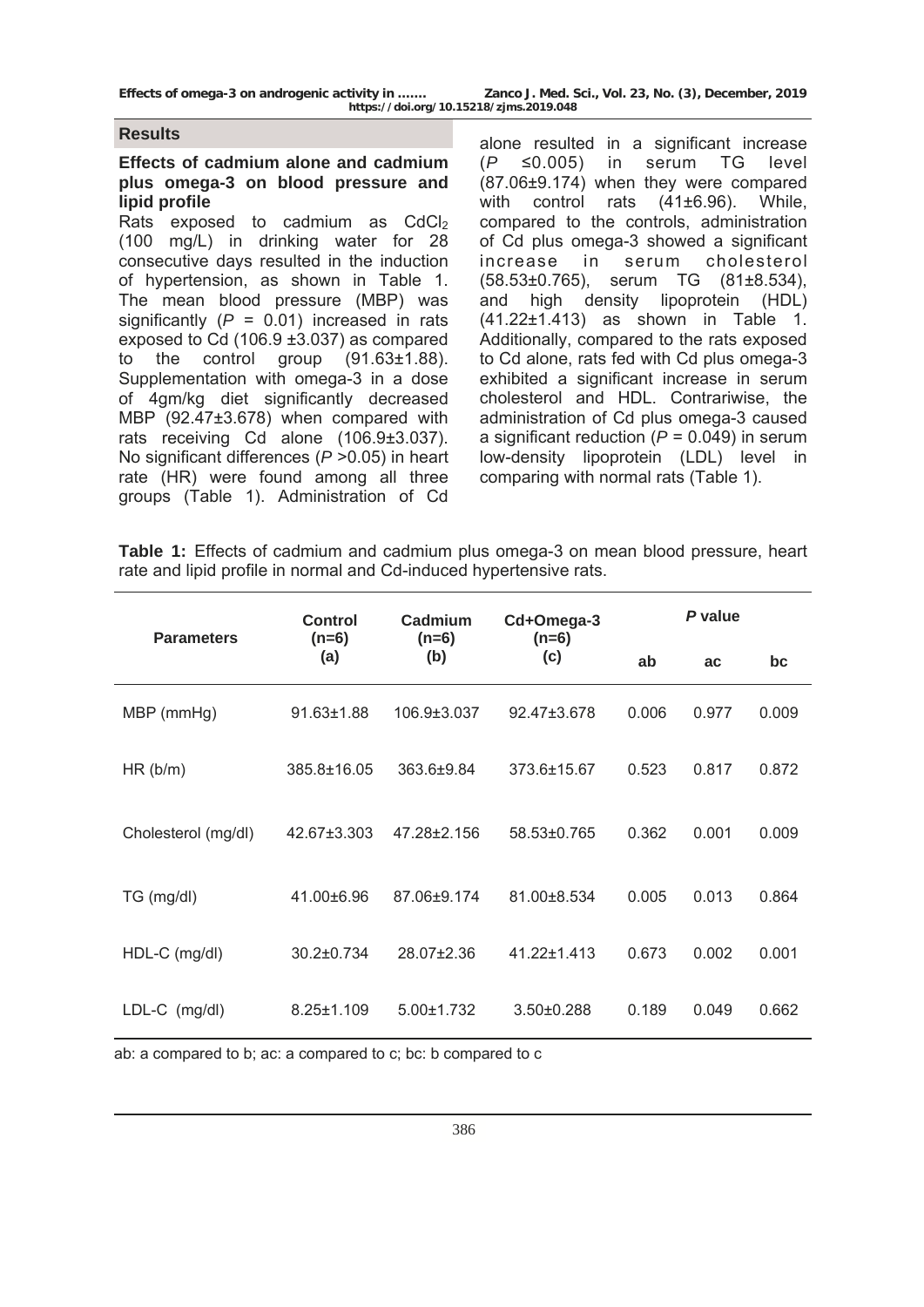# **Effects of cadmium alone and cadmium plus omega-3 on sperm parameters**

As shown in Table 2, the administration of Cd 100mg/L in drinking water for 28 repeated days resulted in a significant reduction in both sperm count and viability (from 18.44 million/ml to 11.33 million/ml) and (from 88.9 % to 55.83%) respectively. Supplement of omega-3 had shown a beneficial effect on sperm parameters when both sperm count (19.17 million/ml) and sperm viability (83.17) were improved as compared to rats received Cd alone (11.33 million/ml) and (55.83%) respectively. However, no significant changes were recorded by comparison of the omega-3 treated group and the control (Table 2).

**Effects of cadmium alone and cadmium plus omega-3 on male sexual hormones**  The treatment of rats with Cd (100 mg/L) and omega-3 (4 gm/kg) along the experimental period, significantly increased the level of follicle stimulating hormone (FSH) compared to the control  $(P = 0.03)$ . In addition, there were significant differences in estradiol levels among all groups, as shown in Table 3. Conversely, no significant changes were found in the hormonal levels of luteinizing hormone (LH), free- and total testosterone between the groups (Table 3).

**Table 2:** Effects of cadmium and cadmium plus omega-3 on sperm parameters in normal and Cd-induced hypertensive rats.

| <b>Parameters</b>                    | <b>Control</b><br>$(n=6)$ | Cadmium<br>$(n=6)$ | Cd+ Omega-3<br>$(n=6)$ | P value |           |       |
|--------------------------------------|---------------------------|--------------------|------------------------|---------|-----------|-------|
|                                      | (a)                       | (b)                | (c)                    | ab      | <b>ac</b> | bc    |
| Sperm counting (10 <sup>6</sup> /ml) | 18.44±1.059               | $11.33 \pm 1.137$  | $19.17 + 1.475$        | 0.004   | 0.916     | 0.001 |
| Sperm viability (%)                  | 88.9±1.373                | 55.83±3.637        | 83.17+2.651            | 0.001   | 0.370     | 0.001 |

**Table 3:** Effects of cadmium and cadmium plus omega-3 on hormonal levelsin normal and Cd-induced hypertensive rats.

| <b>Parameters</b>                           | Control<br>$(n=6)$      | Cadmium                  | Cd+Omega-3<br>$(n=6)$   | P value |           |       |
|---------------------------------------------|-------------------------|--------------------------|-------------------------|---------|-----------|-------|
|                                             | (a)                     | $(n=6)$<br>(b)           | (c)                     | ab      | <b>ac</b> | bc    |
| Serum FSH (mIU/mI)                          | $1.723 \pm 0.058$       | 2.837±0.439              | $3.083 \pm 0.382$       | 0.082   | 0.031     | 0.865 |
| Serum LH (mIU/mI)                           | $3.132 \pm 0.156$       | $3.545 \pm 0.384$        | $3.638 \pm 0.281$       | 0.582   | 0.450     | 0.971 |
| Testicular Testost. (ng/ml)                 | $1.548 + 0.591$         | $1.140 \pm 0.393$        | $0.960 + 0.43$          | 0.853   | 0.669     | 0.969 |
| Free serum Testost. (pg/ml)<br>Median (IQR) | 3.89<br>$(2.60 - 8.33)$ | 4.48<br>$(2.39 - 32.94)$ | 1.08<br>$(0.76 - 5.37)$ | 0.415   | 0.908     | 0.229 |
| Estradiol (pg/ml)                           | 24.36±1.096             | 21.03±0.437              | 18.04±0.477             | 0.015   | 0.001     | 0.029 |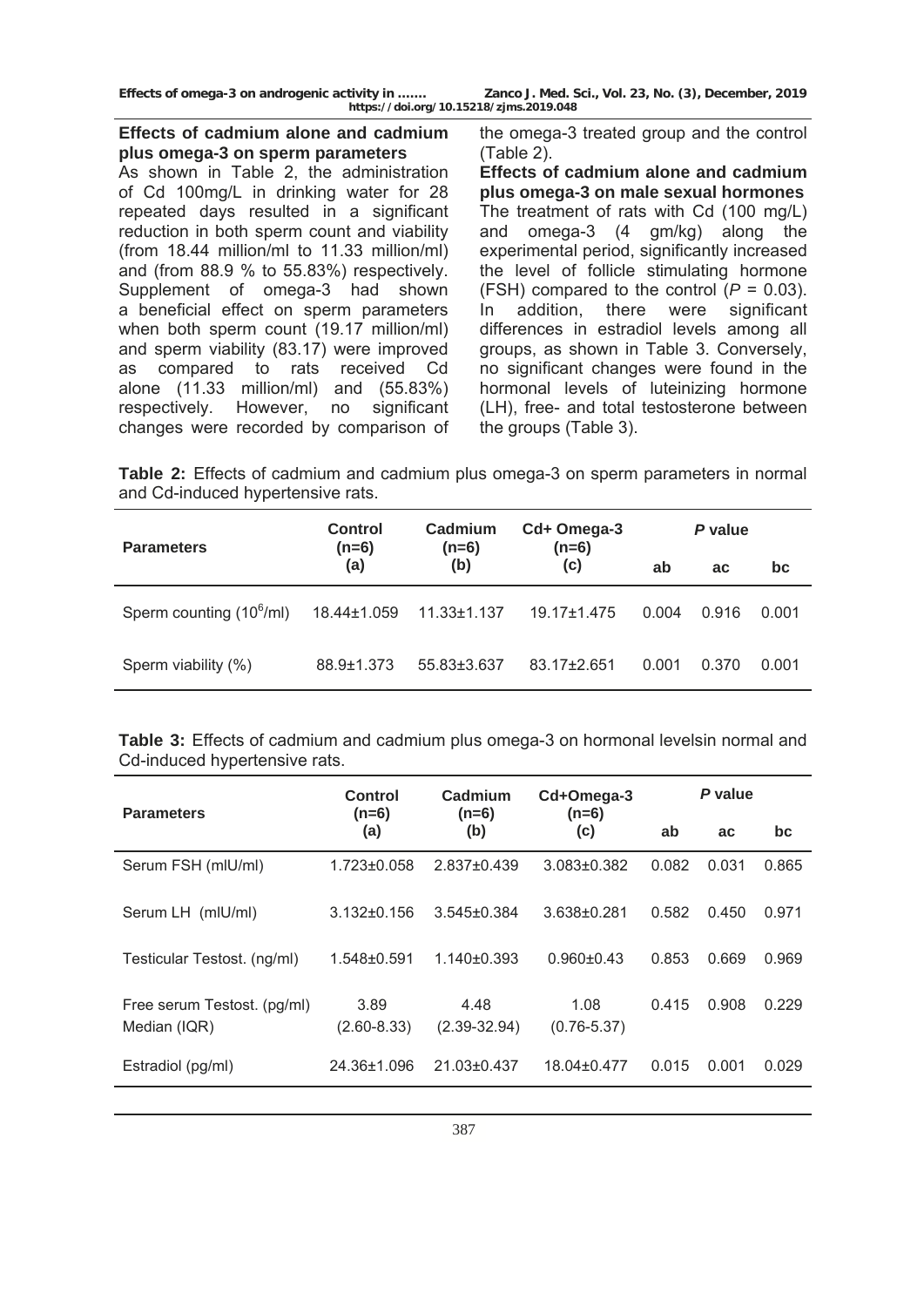**Effects of cadmium alone and cadmium plus omega-3 on testis- and epididymis weights** 

The results showed that Cd exposure in male rats has a significant impact on the weight of testis (1.10 gm) and caudal epididymis (0.21 gm.) when compared

with the controls (1.33gm) and (0.29gm) respectively. Nonetheless, rats exposed to Cd with omega-3 could significantly  $(P = 0.006)$  reduce the weight of testis (1.12 gm.) as compared to the control rats (1.33 gm), as shown in Table 4 and Figure 1.

**Table 4:** Effects of cadmium and cadmium plus omega-3 on testis- and epididymis weights in normal and Cd-induced hypertensive rats.

|                                  | Control         | Cadmium         | Cd+Omega-3      | P value |       |       |  |
|----------------------------------|-----------------|-----------------|-----------------|---------|-------|-------|--|
| <b>Parameters</b>                | $(n=6)$<br>(a)  | $(n=6)$<br>(b)  | $(n=6)$<br>(c)  | ab      | ac    | bc    |  |
| Weight of testis (gm)            | $1.33 \pm 0.06$ | $1.10 + 0.02$   | $1.12 \pm 0.01$ | 0.003   | 0.006 | 0.916 |  |
| Weight of caudal epididymis (gm) | $0.29 \pm 0.03$ | $0.21 \pm 0.01$ | $0.25 \pm 0.01$ | 0.028   | 0.279 | 0.413 |  |



**Figure 1:** The effects of cadmium alone and cadmium plus omega-3 on the weights of the testis (A) and caudal epididymis (B) in normal and Cd-induced hypertensive rats.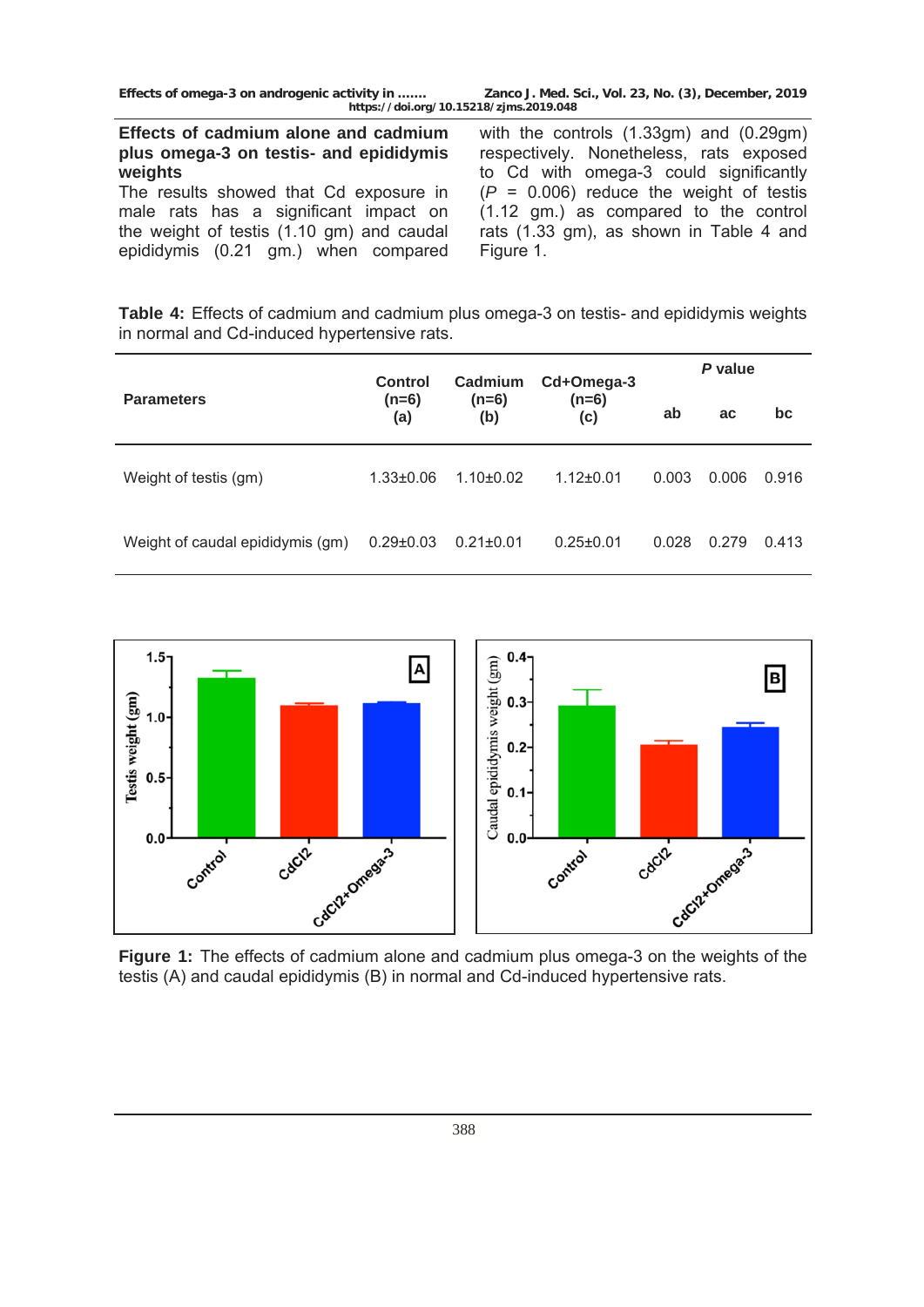**Effects of cadmium alone and cadmium plus omega-3 on the histology of testes**  The histopathological examination of control testes showed normal morphology (Figure 2, A). The testicular biopsy of rats exposed to Cd (100mg/L) in drinking water for a period of 28 days (Figure 2, B) showed a moderate to severe arrest in spermatogenesis with absence of spermatozoa in most of the tubular lumen as compared with the control rats in which the transverse sections of testis showed normal histological structure with complete spermatogenesis and presence of

spermatozoa in most of the tubular lumen (Figure 2, A). However, the spermatogenesis in rats received both Cd plus omega-3 was mildly arrested with the absence of spermatozoa in a few of the tubular lumen (Figure 2, C). In addition, severe congestion of inter-tubular blood vessels could be seen in rats treated with only Cd compared with the control group. Furthermore, Sertoli cells proliferation in some seminiferous tubules were seen in both studied groups as compared to the control group.



**Figure 2:** Histology of testis; (A) Control group, (B) Cadmium (Cd), and (C) Cadmium plus omega-3 treated groups. H&E stain X40.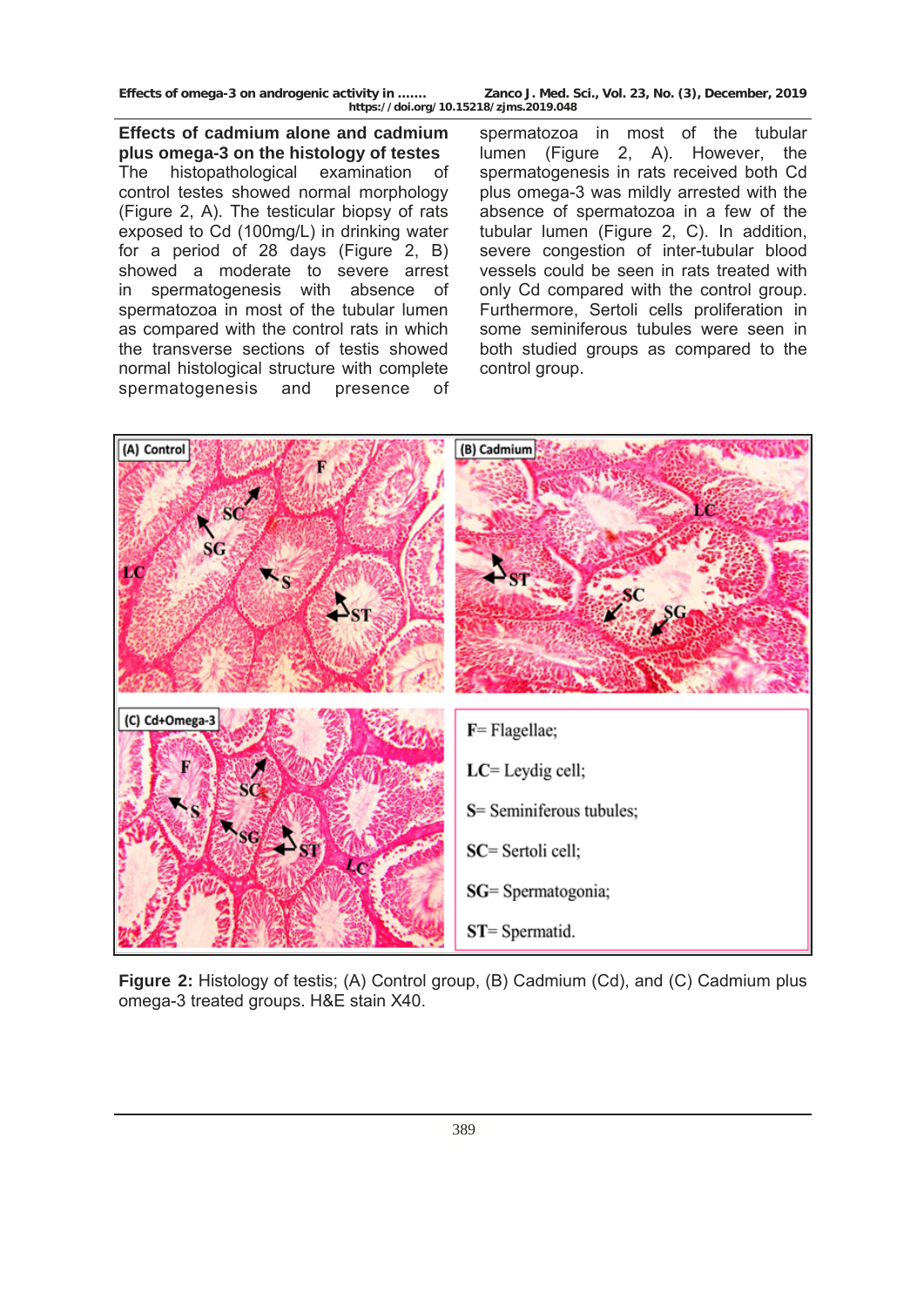### **Discussion**

The results of this study confirmed the induction of hypertension by Cd, which is a non-essential element with no specific roles in human physiology. Cadmium in high concentration disrupts the normal biological functions in the body. $4$  Rats received 100mg/L Cd in drinking water for 28 consecutive days developed hypertension. Studies showed that one of the possible mechanism associated with hypertension development is disruption of the renin-angiotensin system which plays a major role in blood pressure regulation.<sup>24</sup> The result of cadmium-induced hypertension is in agreement with a study done by Angeli *et al*. (2013) which demonstrated that acute exposure to Cd undoubtedly caused endothelial dysfunction by a mechanism relating to increased local release of angiotensin II, increased activity of COX-2, and NADPH oxidase. These mechanisms could contribute to the development of hypertension and atherosclerosis.<sup>25</sup> In addition, the results of this study show the beneficial effects of omega-3 in reducing the mean arterial pressure significantly in rats receiving Cd plus omeg-3 as compared with rats fed with Cd alone because omega-3 improves arterial stiffness and endothelial function.<sup>26</sup> In contrast, no significant differences in HR among all the groups were found. This finding is in line with a previous study done by Bini *et al*. (2015) on crayfish, which showed that exposure to Cd did not change crayfish heart rate frequency.<sup>27</sup> Experimentally, exposure to cadmium causes impairment of baro-reflex control of heart rate by which the heart rate decreases when blood pressure increases.28 It has long been established that toxic agents like cadmium cause alteration of the lipid profile.<sup>29,30</sup> Though, in the present study, no significant differences were found in the lipid profile between the control group and Cd-received rats only in TG, which was significantly increased. This can be related to the decreased activity of

lipoprotein lipase enzyme, which is the key enzyme in TG hydrolysis. $30$  This finding is in agreement with results reported by other investigators that oral administration of Cd resulted in higher TG, and LDL-C levels in the serum of Cd-exposed rats compared with control. $31$  On the other hand, the administration of omega-3 along with cadmium exposing resulted in a significant increase in serum level of cholesterol, HDL, TG, and LDL. The same significant result could be seen in serum HDL when rats fed with Cd and omega-3 were compared to rats exposed only to cadmium. Studies have shown that omega-3 fatty acids have beneficial effects on plasma lipids.<sup>32</sup> However, in the present study, the administration of omega-3 adversely affected the lipid profile since mixed results have been gotten. Determinations of normal sperm parameters are essential in the evaluation of male fertility. Following the contamination with Cd, sperm count and sperm viability were reduced when they were compared to the control group, which were in agreement with results from a study done by Akinloye *et al*. (2006).<sup>33</sup> This indicates that cadmium has a strong deleterious effect on spermatogenesis. The same results have been reported in the mice exposed to a high dose of cadmium which caused a decline in sperm count. and motility. $34$  Reduced number of sperms in Cd-received rats may be due to germ cell apoptosis and severe necrosis of the seminiferous tubule.<sup>35</sup> On the other hand, supplementation with omega-3 has shown markedly improving in sperm parameters which can be due to the protective and antioxidant properties of omega-3.<sup>36</sup> Additionally, omega-3 fatty acids including docosahexaenoic and eicosapentaenoic acids are essential in maintaining the lipid bilayer properties of spermatozoa membrane which is in turn important for successful fertilization. Omega-3 supplement also plays a vital role in sperm maturation and sperm-oocyte cross talk.<sup>37</sup> In addition, the results of the current study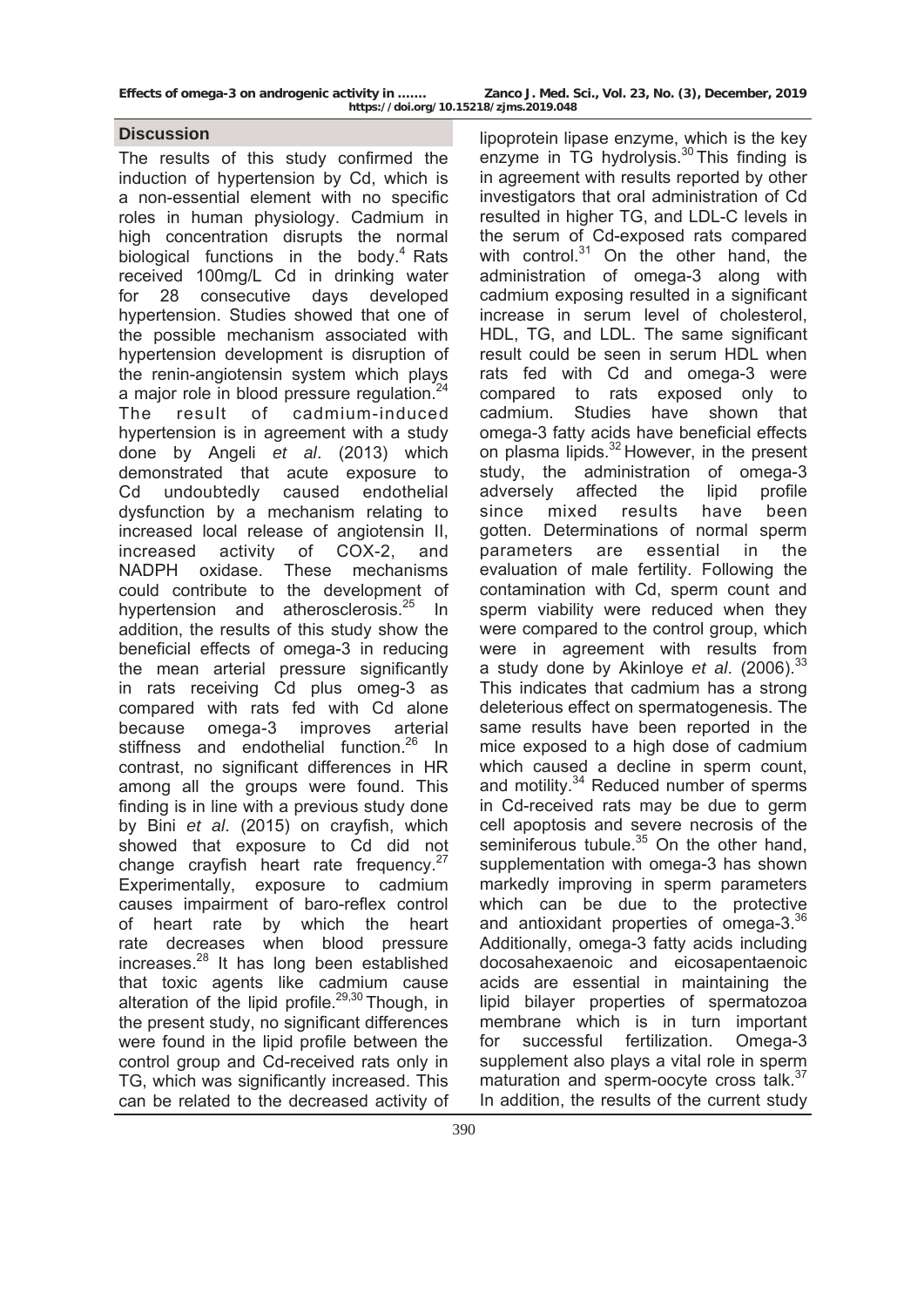showed that the administration of cadmium plus omega-3 has significantly increased the serum level of FSH. This outcome is not following the expected results as dietary supplementation of omega-3 decreases the serum levels of FSH.<sup>38</sup> A maximum reduction in gonadotropin levels has also been seen in rats exposed to cadmium since it is known that cadmium accumulate at the pituitary and induce apoptosis of anterior pituitary leading to decreases in secretion of FSH and  $LH<sub>3</sub>$ However, significant reductions were observed in the serum levels of estradiol in both experimental groups as compared to the control group. Estradiol is a sex hormone that has a vital role in the reproduction functions and development of the gonadotropic. A study done by Chouchene et al. (2016) described Cd as a potent anti-estrogen *in vivo* and *in vitro*  and provided evidence that Cd inhibits estrogen actions and have effects on estrogen signaling in the brain.<sup>41</sup> The same inhibitory effect of Cd could be revealed by a study done on rats in which the Cd could mimic the effects of estrogen and estrogen-induced activity, and cell proliferation.42 Dietary supplementation of omega-3 could not improve the reduction of serum level of estradiol by cadmium. Changes in organ weights are often associated with treatment-related effects.<sup>43</sup> Moreover, it has been observed that Cd administrated to experimental animals in this study caused a reduction in testis and caudal epididymis weights. In confirm, previous studies have also yielded similar results.34,44 It has also been demonstrated in earlier studies that antioxidant substances which are used for protection of tissue damage, prevent the weight loss of reproductive organs. In our study, the use of omega-3, together with Cd could not significantly prevent this adverse effect. Furthermore, the reduction of weight of sex glands is accompanied by a modification of the normal histological appearance. The results showed here are confirmed by noticeable alteration in the histological

investigation of the testis, which showed a moderate to the severe arrest of spermatogenesis and Sertoli cells proliferation. In addition, severe congestion of intertubular blood vessels could be seen in rats treated with only cadmium compared with the control group. The results of our study confirm the results of the previous study performed by Aktas *et al*. (2011), which showed that a subcutaneous injection of 1mg/kg, Cd for one month, caused severe damage in the seminiferous tubules and testicular interstitium.<sup>45</sup> The present study reports the protective effect of omega-3 against Cd-induced histological toxicity in the testis of rats receiving both Cd and omega-3, which show a mildly arrest in spermatogenesis and presence of spermatozoa in some of the tubular lumen.

### **Conclusion**

Exposure of rats to cadmium dissolved in drinking water might have an increased risk of hypertension and impaired testicular function. Thus, the finding of the current study provides evidence that Cd could be an environmental risk factor for cardiovascular diseases and androgenic activity impairments. Supplementation with omega-3 can be considered potential therapeutic nutrients to protect against cardiovascular and reproductive toxicity induced by cadmium.

#### **Competing interests**

The author declares no competing interests.

#### **References**

- 1. Marettová E, Maretta M, Legáth J. Toxic effects of cadmium on testis of birds and mammals: a review. Anim Reprod Sci 2015; 155:1–10.
- 2. Sarkar AN, Ravindran GE, Krishnamurthy VI. A brief review on the effect of cadmium toxicity: from cellular to organ level. Int J Biotechnol Res 2013; 3(1):17–36.
- 3. Oliveira TF, Batista PR, Leal MA, Campagnaro BP, Nogueira BV, Vassallo DV, et al. Chronic Cadmium Exposure Accelerates the Development of Atherosclerosis and Induces Vascular Dysfunction in the Aorta of ApoE−/− Mice. Biol Trace Elem Res 2018; 29:1–9.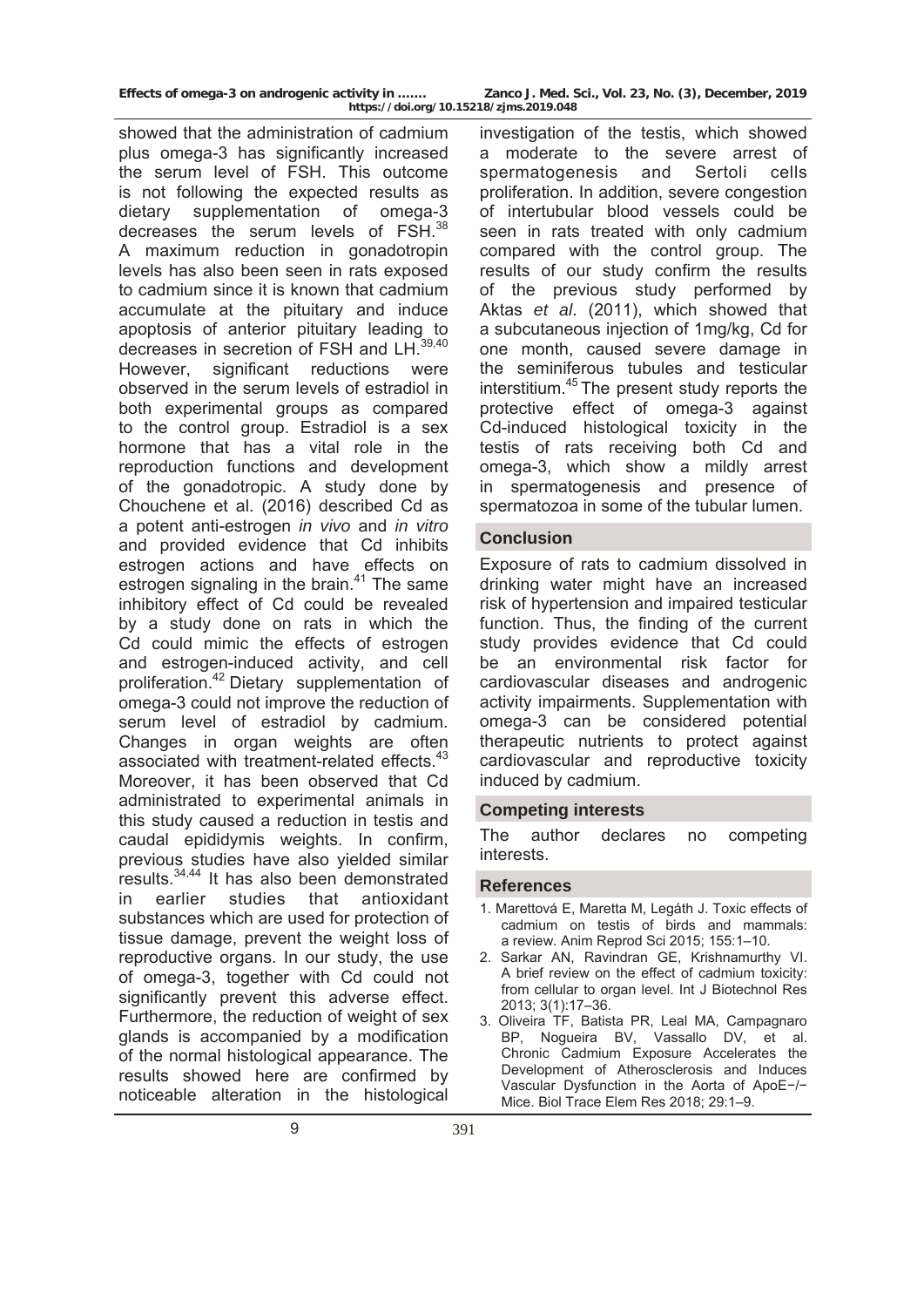- 4. da Cunha Martins A, Carneiro MF, Grotto D, Adeyemi JA, Barbosa F. Arsenic, cadmium, and mercury-induced hypertension: mechanisms and epidemiological findings. J Toxicol Environ Health, Part B 2018; 21(2):61–82.
- 5. Asgary S, Movahedian A, Keshvari M, Taleghani M, Sahebkar A, Sarrafzadegan N. Serum levels of lead, mercury and cadmium in relation to coronary artery disease in the elderly: A crosssectional study. Chemosphere 2017; 180:540–4.
- 6. Djukić-Ćosić D, Jovanović MĆ, Bulat ZP, Ninković M, Maličević Ž, Matović V. Relation between lipid peroxidation and iron concentration in mouse liver after acute and subacute cadmium intoxication. J Trace Elem Med Biol 2008; 22(1):66–72.
- 7. Manna P, Sinha M, Sil PC. Cadmium induced testicular pathophysiology: prophylactic role of taurine. Reprod Toxicol 2008; 26(3-4):282–91.
- 8. Thompson J, Bannigan J. Cadmium: toxic effects on the reproductive system and the embryo. Reprod Toxicol 2008; 25(3):304–15.
- 9. Djuric A, Begic A, Gobeljic B, Stanojevic I, Ninkovic M, Vojvodic D, et al. Oxidative stress, bioelements and androgen status in testes of rats subacutely exposed to cadmium. Food Chem Toxicol 2015; 86:25–33.
- 10. Lamas CD, CuquettoLeite L, do Nascimento SE, Thomazini BF, Cordeiro GD, Predes FD, et al. Grape juice concentrate alleviates epididymis and sperm damage in cadmium intoxicated rats. Int J Clin Exp Pathol 2017; 98(2):86–99.
- 11. Wang L, Li Y, Fu J, Zhen L, Zhao N, Yang Q, et al. cadmium inhibits mouse sperm motility through inducing tyrosine phosphorylation in a specific subset of proteins. Reprod Toxicol 2016; 63:96–106.
- 12. Lacorte LM, Seiva FR, Rinaldi JC, Delella FK, Moroz A, Sarobo C, et al. caffeine reduces cadmium accumulation in the organism and enhances the levels of antioxidant protein expression in the epididymis. Reprod Toxicol 2013; 35:137–43.
- 13. Ismail TF, Aziz FM. The protective effect of omega-3 oil against the hepatotoxicity of cadmium chloride in adult and weanling rats. In AIP Conference Proceedings 2017 Sep 21 (Vol. 1888, No. 1, p. 020027). AIP Publishing.
- 14. O'Mahoney LL, Matu J, Price OJ, Birch KM, Ajjan RA, Farrar D, et al. Omega-3 polyunsaturated fatty acids favourably modulate cardiometabolic biomarkers in type 2 diabetes: a meta-analysis and meta-regression of randomized controlled trials. Cardiovasc Diabetol 2018; 17(1):98.
- 15. Ozen OA, Cosar M, Sahin O, Fidan H, Eser O, Mollaoglu H, et al. The protective effect of fish n-3 fatty acids on cerebral ischemia in rat prefrontal cortex. J Neurol Sci 2008; 29(3):147.
- 16. Siegert E, Paul F, Rothe M, Weylandt KH. The effect of omega-3 fatty acids on central nervous system remyelination in fat-1 mice. BMC Neurosci 2017; 18(1):19.
- 17. Uygur R, Aktas C, Tulubas F, Uygur E, Kanter M, Erboga M, et al. Protective effects of fish omega 3 fatty acids on doxorubicin-induced testicular apoptosis and oxidative damage in rats. Andrologia 2014; 46(8):917–26.
- 18. Zhang J, Wang Y, Fu L, Feng YJ, Ji YL, Wang H, Xu DX. Subchronic cadmium exposure upregulates the mRNA level of genes associated to hepatic lipid metabolism in adult female CD1 mice. J Appl Toxicol 2018; 38(7):1026–35.
- 19. Nagahama H, Nakazaki M, Sasaki M, Kataoka-Sasaki Y, Namioka T, Namioka A, et al. Preservation of interhemispheric cortical connections through corpus callosum following intravenous infusion of mesenchymal stem cells in a rat model of cerebral infarction. Brain Res 2018; 1695:37–44.
- 20. Shabanian S, Farahbod F, Rafieian M, Ganji F, Adib A. The effects of Vitamin C on sperm quality parameters in laboratory rats following long-term exposure to cyclophosphamide. J Adv Pharm Technol Res 2017; 8(2):73.
- 21. Yucra S, Gasco M, Rubio J, Nieto J, Gonzales GF. Effect of different fractions from hydroalcoholic extract of Black Maca (Lepidiummeyenii) on testicular function in adult male rats. Fertil Steril 2008; 89(5):1461–7.
- 22. Ellenburg J, Drwiega J, Posey A, Goldberg M, Gordetsky J, Kolettis P. MP19-18 The use of formalin as a fixative for testicular biopsies. J Urol 2018; 199 (4):250–1.
- 23. Battan G, Tandon R, Vasenwala SM, Faruqi NA. Effect of methotrexate on testis. An experimental study on Albino rat. Annals of Interventional Medical and Dental Research. 2015; 1(3):170–4.
- 24. Broseghini-Filho GB, Almenara CC, Vescovi MV, Faria TD, Vassallo DV, Angeli JK, et al. Acute cadmium exposure reduces the local angiotensin I converting enzyme activity and increases the tissue metal content. Biol Trace Elem Res 2015; 166(2):149–56.
- 25. Angeli JK, Pereira CA, de Oliveira FT, Stefanon I, Padilha AS, Vassallo DV. Cadmium exposure induces vascular injury due to endothelial oxidative stress: the role of local angiotensin II and COX-2. Free Radic Biol Med 2013; 65:838– 48.
- 26. Qi X, Qin Z, Tang J, Han P, Xing Q, Wang K, et al. Omega-3 polyunsaturated fatty acids ameliorates testicular ischemia-reperfusion injury through the induction of Nrf2 and inhibition of NF-κB in rats. Exp Mol Pathol 2017;103(1):44– 50.
- 27. Bini G, Santini G, Chelazzi G. Pre-exposure to cadmium or zinc alters the heart rate response of the Crayfish procambarus clarkia towards copper. Bull Environ Contam Toxicol 2015; 95(1):12–7.
- 28. McGinnis WR, Audhya T, Edelson SM. Proposed toxic and hypoxic impairment of a brainstem locus in autism. Int J Environ Res Public Health